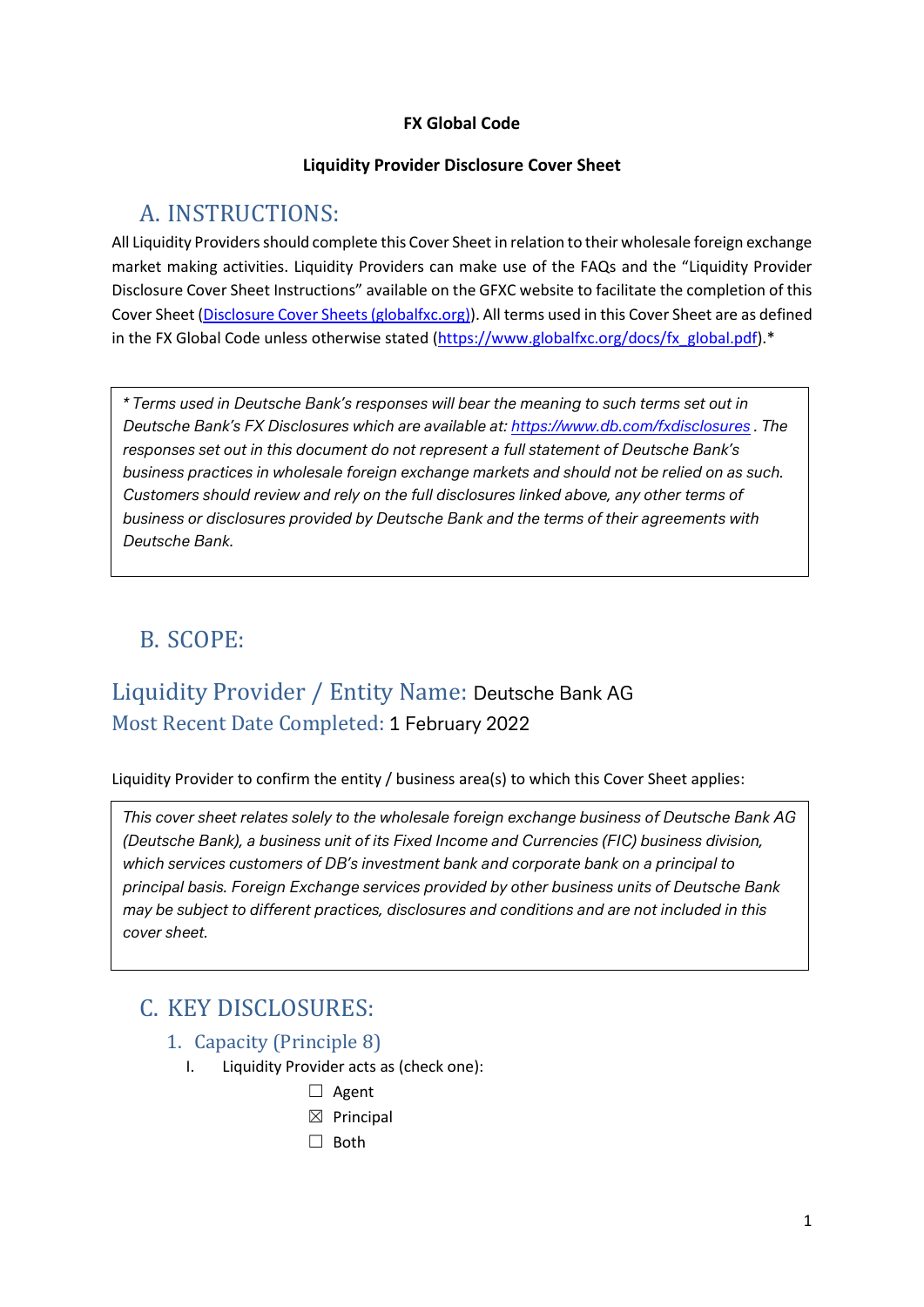II. If 'Both', briefly describe when Liquidity Provider acts in each capacity:

*Not applicable*

III. Liquidity Provider's disclosure regarding capacity is located here:

*See<https://www.db.com/fxdisclosures> "Deutsche Bank's Role in Relation to its Customers"*

## 2. Pre-Hedging (Principle 11)

I. Liquidity Provider ever pre-hedges (check one):

| J.     |
|--------|
| ٦<br>r |

- II. If yes, Liquidity Provider ever offers clients, upon request, the option of placing an individual order specifying no pre-hedging (check one):
	- ☒ Yes\* ☐ No

*\*Generally Deutsche Bank engages in pre-hedging as part of its day to day principal trading activities as set out in its disclosures (although unexecuted trade requests which are subject to last look controls are not subject to prehedging) and clients are not able to request that Deutsche Bank changes this practice for all transactions on a client specific basis. There may be some circumstances in which Deutsche Bank may agree, or determine, that it will not engage in pre-hedging in respect of a particular trade request or transaction, whether because of a legal or regulatory requirement, in light of the confidentiality or risk of a particular trade request, and/or following a client request related to a particular (typically larger) trade request.*

III. Liquidity Provider's disclosure regarding pre-hedging is located here:

*See<https://www.db.com/fxdisclosures> "Deutsche Bank Trading"*

## 3. Last Look (Principle 17)

- I. Liquidity Provider ever employs Last Look (as defined in the FX Global Code) (check one):
	- ☒ Yes
	- ☐ No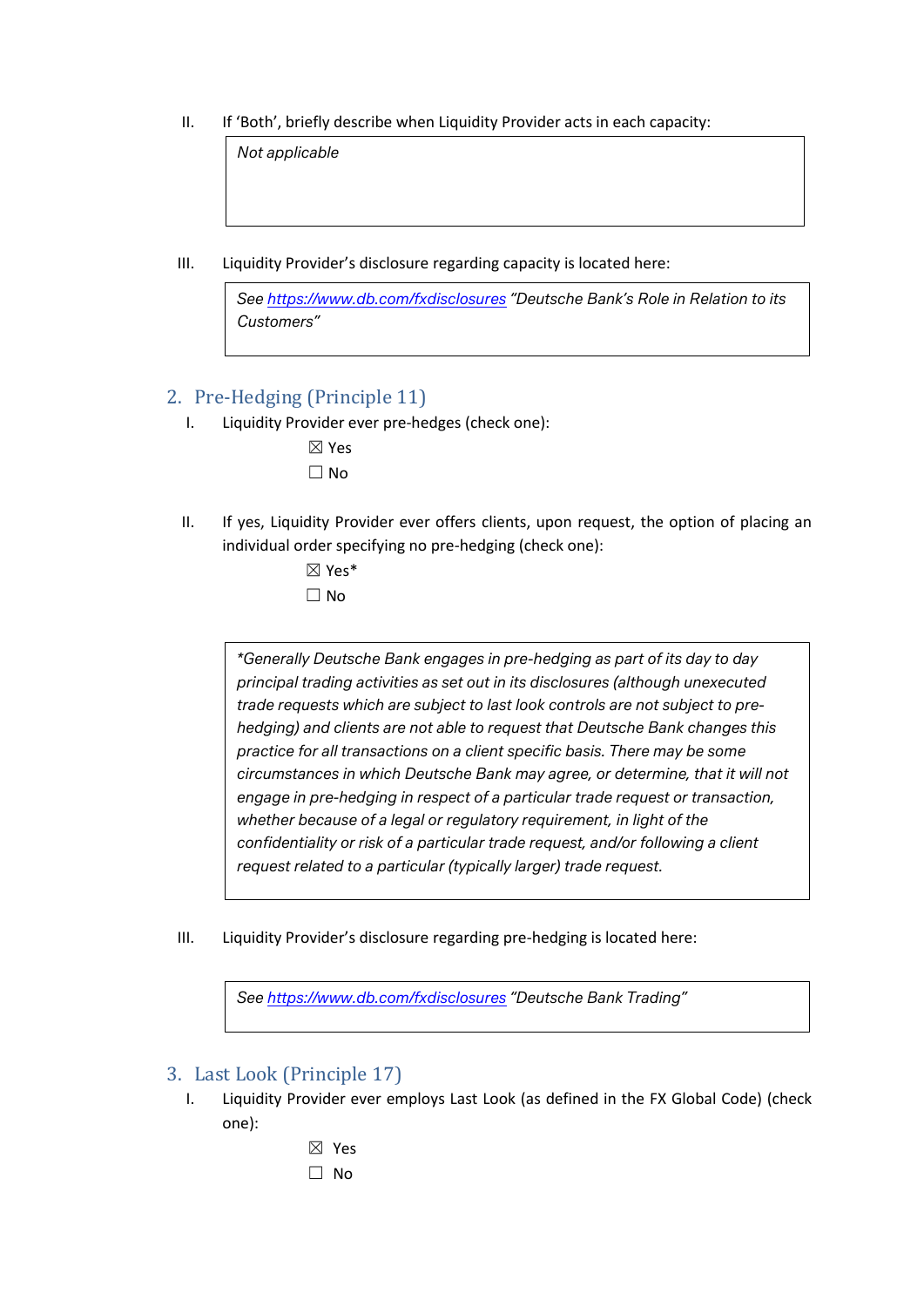- II. Liquidity Provider's use of Last Look is (check all that apply):
	- $\boxtimes$  Symmetrical  $\boxtimes$  Asymmetrical

If Asymmetrical is used, briefly describe the circumstances:

*Deutsche Bank operates four methods of configuring the operation of the price check, being "asymmetric", "symmetric", "symmetric with price improvement" and submission of "at latest" orders. Any of these methods may be selected by a customer, subject to electronic platform functionality and procedures not controlled by Deutsche Bank. If a customer does not express a preference for a price check methodology, then Deutsche Bank employs the asymmetric price check because it leads to fewer trade rejections and therefore less execution risk compared to the symmetric price check where other factors are equal.. A fuller discussion of these matters is set out in [https://www.db.com/fxdisclosures,](https://www.db.com/fxdisclosures) "Electronic Trading"".*

#### III. Liquidity Provider's Last Look window maximum and minimum length (in ms)

*Deutsche Bank operates a last look process comprised of a price check and a validity check. Deutsche Bank does not apply an additional hold time over and above the time taken to complete price and validity checks. The "last look window" as used in this section means the time taken to complete the price and validity checks.*

*The time required to perform the price check will be up to* 10 milliseconds*, based on the time taken to establish the current price, which is subject to factors such as technological anomalies and latencies, geographical location, and the products traded. Where trading activity is less affected by these factors the duration of the price check may be reduced.* 

*The validity check comprises elements such as (without limitation) limits on counterparty exposure, credit checks, permissioning of currency pairs, and other controls. The duration of the validity check may be affected by latencies (on networks or on Deutsche Bank's internal systems), the Deutsche Bank system used (or connected to) by the client, market liquidity, geography, time of day, product and currencies.* 

*The duration of the last look window (and price check) may differ for products other than spot foreign exchange.* 

*Customers should review<https://www.db.com/fxdisclosures> "Electronic Trading" for a fuller discussion of these matters.*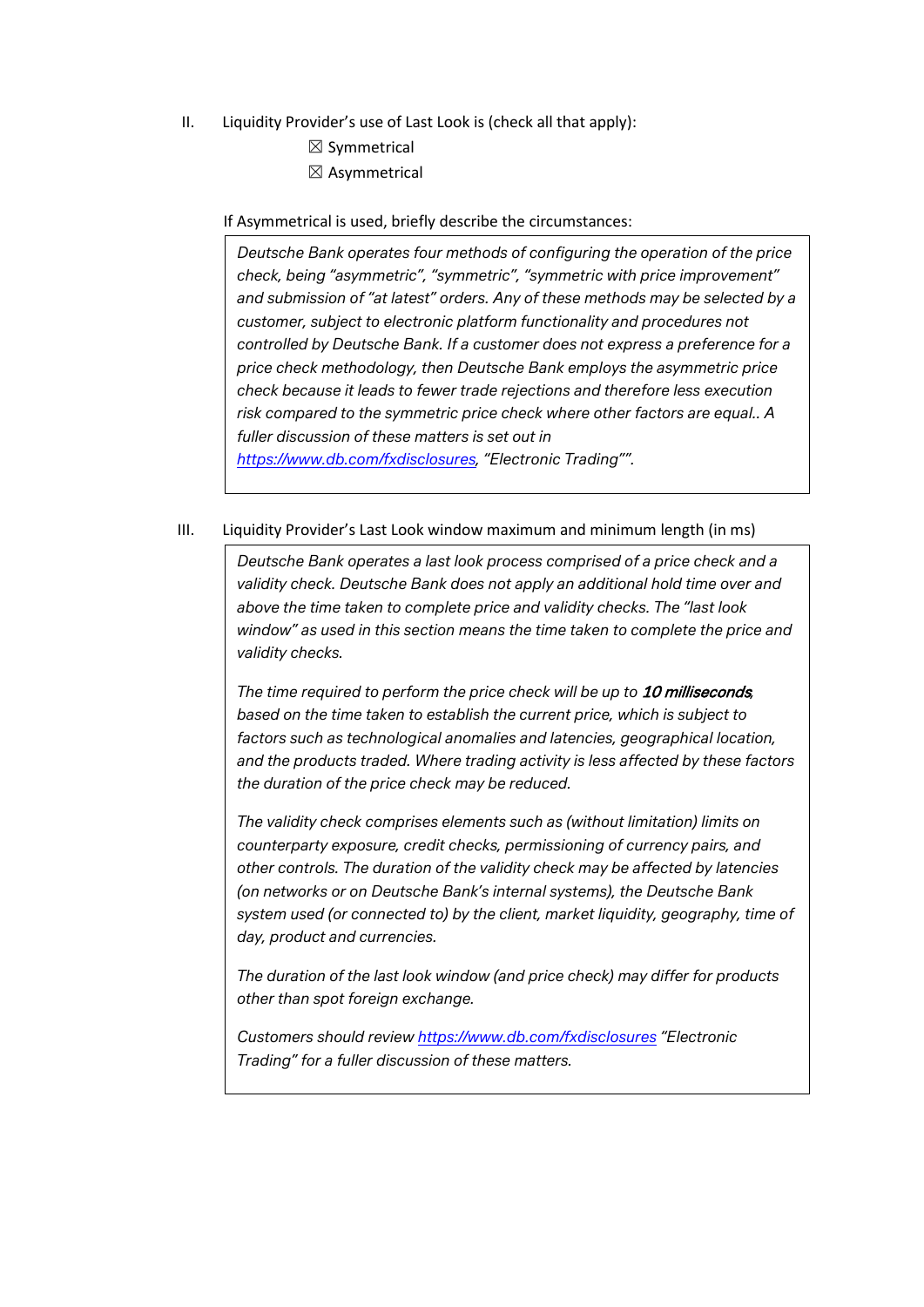Liquidity Provider may briefly describe the circumstances under which Last Look window times may change

*The durations stated above or otherwise provided to customers assume the normal functioning of markets, systems and other infrastructure. Technical problems, failures or disruption of infrastructure, systems and/or disrupted markets may extend the duration of the last look window beyond the durations provided to clients. The liquidity provided, the proportion of trade requests that are rejected and the duration of the price check are reviewed periodically by Deutsche Bank. The factors applicable to one customer and its trading (such as technological anomalies and latencies, geographical location and products traded) may differ from those applicable to other customers and may lead to differences in pricing, liquidity, duration of price check and acceptance rates among customers. A fuller discussion is set out in [https://www.db.com/fxdisclosures,](https://www.db.com/fxdisclosures) "Electronic Trading"*

- IV. Liquidity Provider ever trades during the Last Look window:
	- $\boxtimes$  No\*

 $\Box$  When sourcing liquidity under a "Cover and Deal" arrangement that meets all of the characteristics set out in Principle 17 of the Code.

*\* Deutsche Bank's general practice in electronic trading of foreign exchange is not to trade during the last look window, but as a full service dealer in foreign exchange markets Deutsche Bank may agree with particular customers from time to time to deal on a "Cover and Deal" arrangement as set out in Principle 17 of the Code, which may result in trades during such period. Fuller details are set out in [https://www.db.com/fxdisclosures,](https://www.db.com/fxdisclosures) "Electronic Trading"*

V. Liquidity Provider's disclosure regarding Last Look is located here:

*See [https://www.db.com/fxdisclosures,](https://www.db.com/fxdisclosures) in "Electronic Trading" and "Deutsche Bank Trading", "General"*

VI. Liquidity Provider may include free form text regarding any of the above Last Look key topics, if it would like to highlight anything referenced in the main body of its disclosure attached

*Clients should review<https://www.db.com/fxdisclosures>"Customer Trade Requests" and "Deutsche Bank Trading" for a full description of Deutsche Bank's last look and related trading practices.*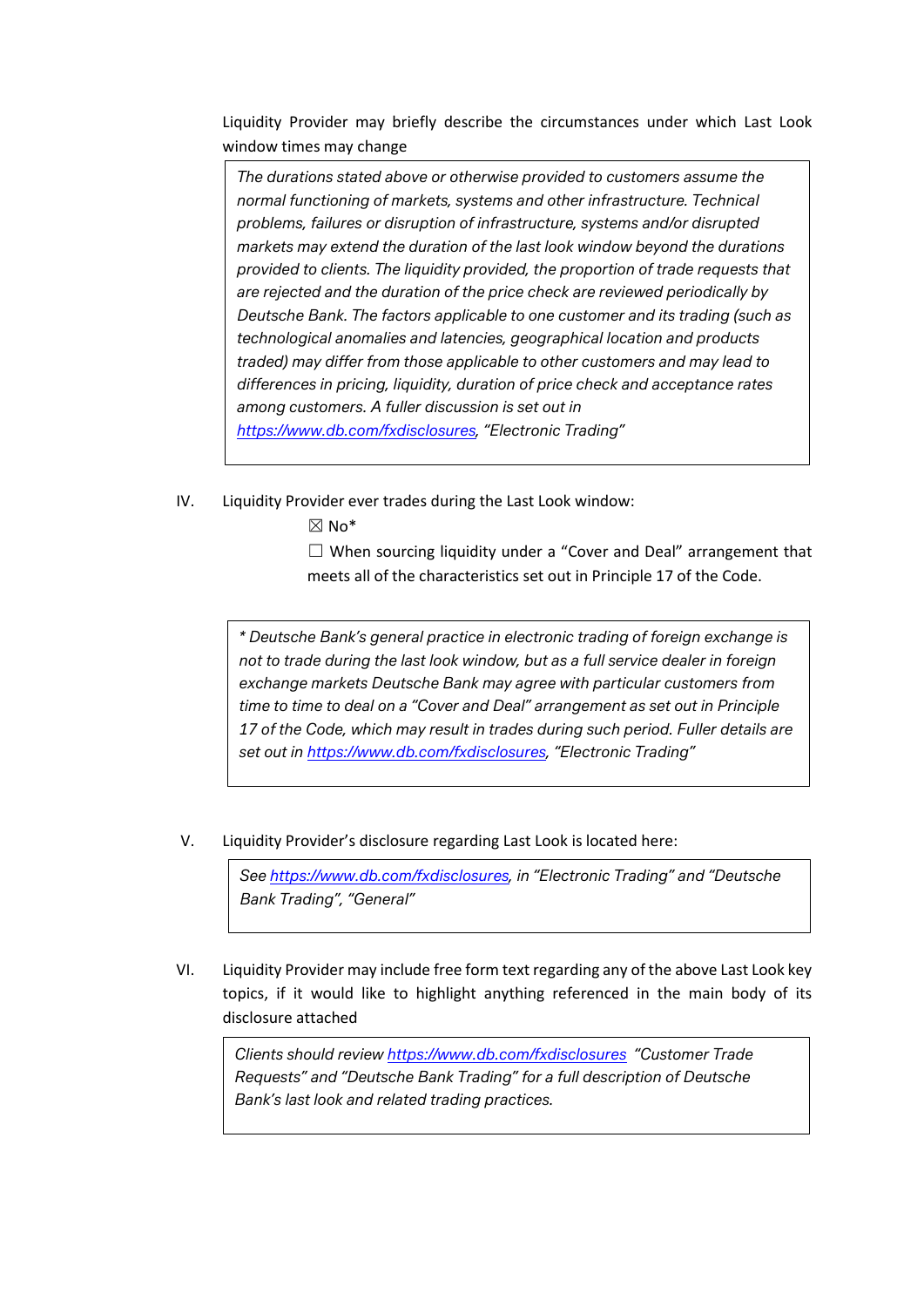# D. DISCLOSURES INDEX:

# Order Handling

## Order Aggregation (Principle 9)

I. Liquidity Provider's disclosure regarding order aggregation is located here:

*See<https://www.db.com/fxdisclosures> "Deutsche Bank Trading", "Execution of Trade Requests". Please also see Deutsche Bank's Order Execution Policy, available at:<https://www.db.com/order-execution-policy>*

#### Discretion (Principle 9)

I. Liquidity Provider's disclosure regarding use of discretion is located here:

*See<https://www.db.com/fxdisclosures> "Deutsche Bank Trading", "Execution of Trade Requests" as well as "Customer Trade Requests".*

# Time-Stamping (Principle 9)<br>L. Liquidity Provider's disclo

Liquidity Provider's disclosure regarding time-stamping is located here:

*See<https://www.db.com/fxdisclosures> "Deutsche Bank Trading", "Execution of Trade Requests".* 

#### Stop-Loss Orders (Principle 10)

I. Liquidity Provider's disclosure regarding stop-loss orders is located here:

*See<https://www.db.com/fxdisclosures> "Deutsche Bank Trading", "Execution of Trade Requests".* 

#### Partial Fills (Principle 10)

I. Liquidity Provider's disclosure regarding use of partial fills is located here:

*See<https://www.db.com/fxdisclosures> "Deutsche Bank Trading", "Execution of Trade Requests".*